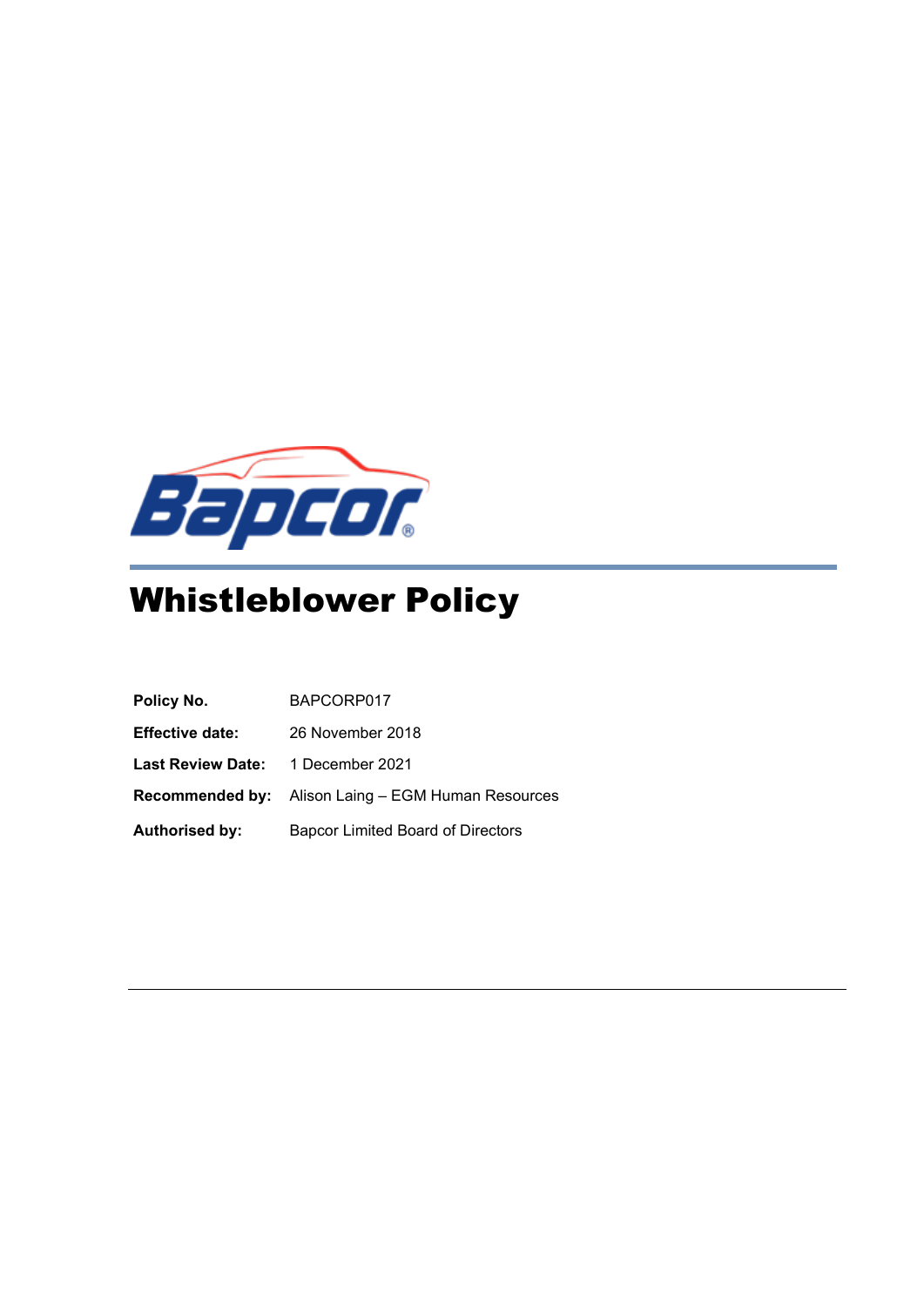

## **Whistleblower Policy**

## **1 Introduction**

This Policy is in place to encourage the reporting of concerns regarding misconduct or wrongdoing and to ensure all whistleblowers have a mechanism to report concerns freely without fear of reprisal or intimidation. This Policy applies to Bapcor Limited, its subsidiaries and related bodies corporate (together **Bapcor**).

This Policy is available on Core (Bapcor's intranet site) and the Bapcor website.

The Australian Corporations Act 2001 (Cth) and Taxation Administration Act 1953 (Cth) provide protection for certain individuals who make a qualifying disclosure (together the **Australian Whistleblower Laws**).

A qualifying disclosure is protected under Australian Whistleblower Laws where:

- the disclosure is made by a Whistleblower (defined at part 3 below);
- the disclosure is made directly to an Eligible Recipient (defined at part 3 below):
- the Whistleblower has reasonable grounds to suspect the information they disclose concerns misconduct or an improper state of affairs or circumstances in relation to Bapcor (examples provided at part 3 below); and
- there is a connection between the Whistleblower or the conduct reported and Australia.

A qualifying disclosure also includes:

- disclosures made to specific regulators (set out at part 4 below);
- disclosures made to a legal practitioner for the purpose of obtaining legal advice or legal representation about the operation of the Australian Whistleblower Laws (and do not have to relate to improper conduct); and
- an emergency or public interest disclosure (described at part 4 below).

This Policy outlines how you can make a Disclosure to Bapcor, how you can be protected under the Australian Whistleblower Laws, how Bapcor will investigate and deal with Disclosures of improper conduct, and how Bapcor will support and protect you throughout this process.

## **2 Commitment of Bapcor**

Bapcor is committed to creating and maintaining an open and inclusive culture in accordance with Our Values and Code of Conduct where all whistleblowers are able to raise concerns regarding actual or suspected unethical, unlawful or undesirable conduct without fear of reprisal. Bapcor recognises it is not always practical for concerns regarding misconduct or wrongdoing to be raised internally and that an externally managed, independent process and mechanism where concerns can be raised is also required.

## **3 Definitions**

| <b>Disclosure</b>         | when a concern is raised by a Whistleblower regarding actual or suspected<br>Misconduct under this Policy.                                                                                                                                                                                                                                                                                                                                   |
|---------------------------|----------------------------------------------------------------------------------------------------------------------------------------------------------------------------------------------------------------------------------------------------------------------------------------------------------------------------------------------------------------------------------------------------------------------------------------------|
| <b>Disclosure Officer</b> | the nominated contacts at Bapcor for the externally managed, independent<br>disclosure service managed by STOPline - this includes the Chair of the Board's<br>Audit & Risk Committee, Chief Executive Officer and Managing Director, Chief<br>Financial Officer, and Executive General Manager - Human Resources. These<br>Disclosure Officers are authorised Eligible Recipients for the purposes of the<br>Australian Whistleblower Laws. |
| <b>Eligible Recipient</b> | a person authorised under the Australian Whistleblower Laws to receive<br>disclosures that qualify for protection in relation to Bapcor. Eligible recipients<br>include the Disclosure Officers, officers, senior managers, internal or external                                                                                                                                                                                             |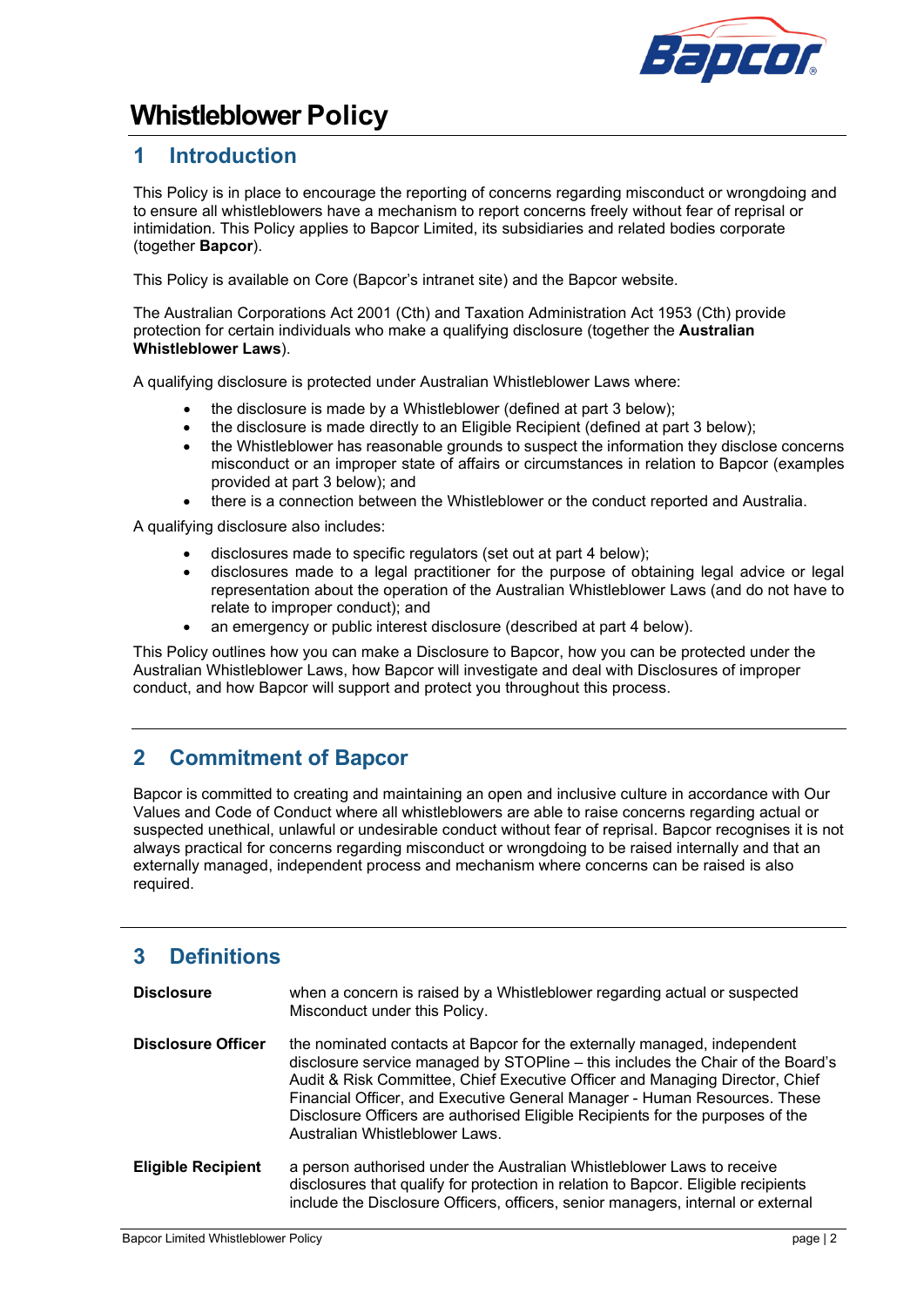

|                   | auditors or member of an audit team conducting an audit or an actuary at Bapcor.<br>For tax-related matters eligible recipients include a person registered under<br>Australian law as a tax agent or Business Activity Statement (BAS) agent in<br>relation to Bapcor's tax or BAS related affairs.                                                                                                                                                                                                                                                                                                                                                                                                                                                                                                                                                                                                                                               |  |  |
|-------------------|----------------------------------------------------------------------------------------------------------------------------------------------------------------------------------------------------------------------------------------------------------------------------------------------------------------------------------------------------------------------------------------------------------------------------------------------------------------------------------------------------------------------------------------------------------------------------------------------------------------------------------------------------------------------------------------------------------------------------------------------------------------------------------------------------------------------------------------------------------------------------------------------------------------------------------------------------|--|--|
| Investigation     | process to look into a Disclosure made under this Policy.                                                                                                                                                                                                                                                                                                                                                                                                                                                                                                                                                                                                                                                                                                                                                                                                                                                                                          |  |  |
| <b>Misconduct</b> | any unethical, unlawful or undesirable behaviour. This may be actual or<br>suspected misconduct, an improper state of affairs or circumstances in relation to<br>Bapcor including:                                                                                                                                                                                                                                                                                                                                                                                                                                                                                                                                                                                                                                                                                                                                                                 |  |  |
|                   | A material breach of the Bapcor Code of Conduct or company policies;<br>Conduct or proposed conduct that is against the law;<br>٠<br>Dishonest, fraudulent, corrupt or unlawful conduct or practices;<br>$\bullet$<br>Misleading or deceptive conduct, which may include improper or misleading<br>$\bullet$<br>accounting, financial or tax practices;<br>Harassment, discrimination, bullying or coercion;<br>$\bullet$<br>Conduct endangering the health and safety or any person or persons which<br>$\bullet$<br>has been reported to management but not acted upon;<br>Actions within the control of Bapcor which are a significant danger to the<br>$\bullet$<br>environment:<br>Any action taken against or harm suffered by a person as a result of making<br>$\bullet$<br>a Disclosure under this Policy;<br>Any other behaviour or actions which may cause loss to Bapcor or which<br>$\bullet$<br>may be detrimental to its interests. |  |  |
|                   | Speak Up Committee includes the Chair of the Board's Audit & Risk Committee, Chief Executive Officer<br>and Managing Director, Chief Financial Officer, Executive General Manager -<br>Human Resources, General Counsel and Company Secretary, and may also<br>include other senior executives and Board Directors as appropriate.                                                                                                                                                                                                                                                                                                                                                                                                                                                                                                                                                                                                                 |  |  |
| Whistleblower     | means any current or past Bapcor officer, associate, employee or team member<br>as well as current or past contractors and suppliers of Bapcor (and their<br>employees) who disclose suspected or actual Misconduct in accordance with this<br>Policy. Also included are relatives of any of these people.                                                                                                                                                                                                                                                                                                                                                                                                                                                                                                                                                                                                                                         |  |  |

## **4 Procedure**

#### **Which concerns should be raised under this Policy?**

#### Misconduct or wrongdoing

Bapcor encourages that any concerns relating to actual or suspected Misconduct should be raised as a Disclosure. Ideally, a Disclosure should be raised promptly once any concerns arise however Bapcor also encourages Disclosures even if the conduct occurred in the past or has been occurring for some time.

You may still quality for protection under this Policy and the Australian Whistleblower Laws even if your Disclosure turns out to be incorrect.

#### Personal work-related grievances

This Policy is not intended to cover 'day to day' personal work-related grievances. For example, rostering, overtime, conflicts between team members, decisions relating to the terms and conditions of employment or engagement and decisions to suspend or terminate employment or engagement. These, and other workplace issues which arise in the ordinary course, should be raised with line management or Human Resources.

However, a personal work-related grievance will still qualify for protection under this Policy and Australian Whistleblower Laws in the following circumstances:

• it includes information about Misconduct, or information about Misconduct includes or is accompanied by a personal work-related grievance (mixed Disclosure);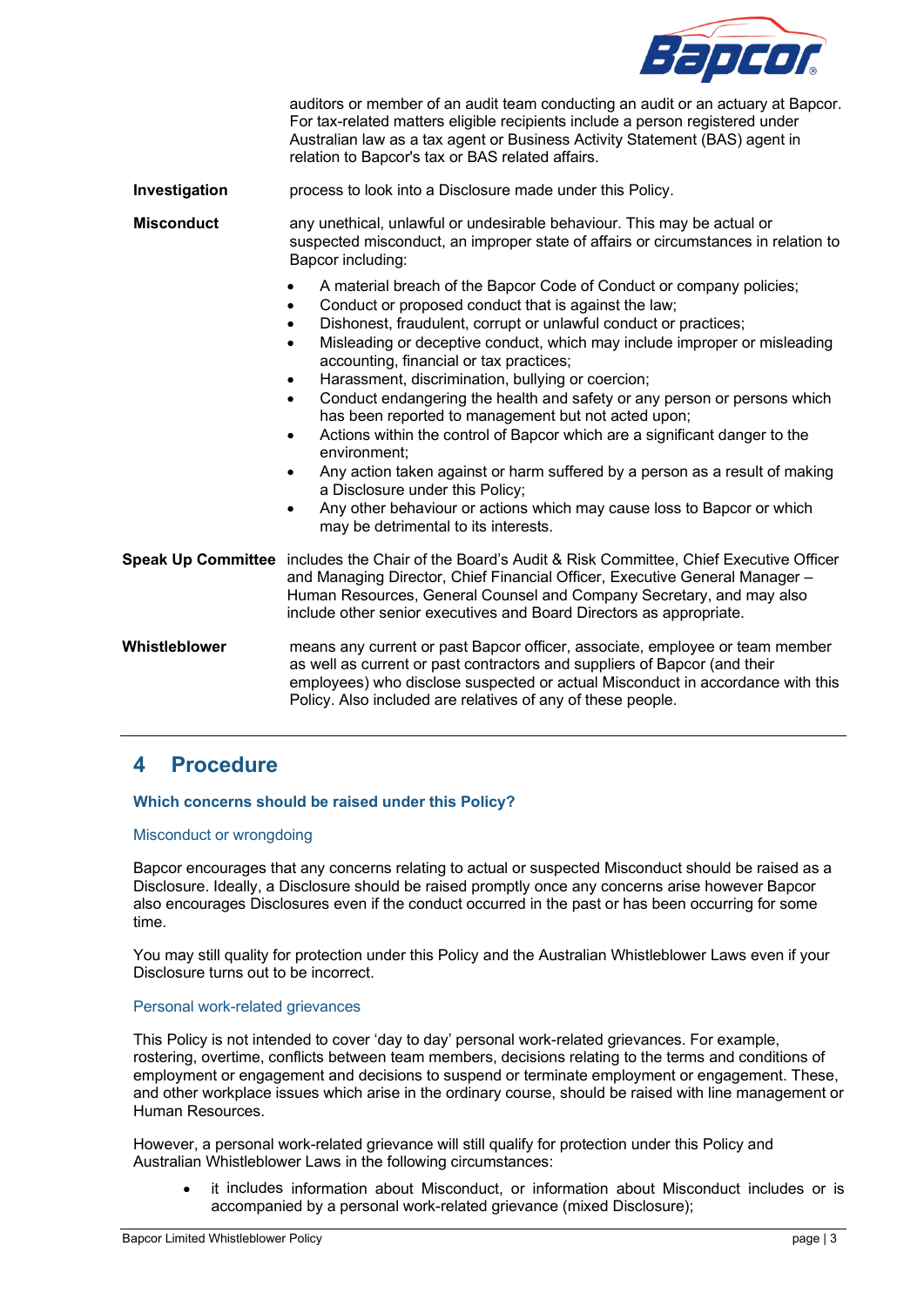

- Bapcor is alleged to have breached employment or other laws punishable by imprisonment for a period of 12 months or more, engaged in conduct that represents a danger to the public, or the Disclosure relates to information that suggests Misconduct beyond your personal circumstances;
- you suffer from or are threatened with detriment for making a Disclosure; or
- you seek legal advice or legal representation about the operation of the Australian Whistleblower Laws.

#### **Who should concerns about Misconduct be made to?**

#### Internal Reporting

Under this Policy, Disclosures of actual or suspected Misconduct should be made (by phone, email or in person) to any of the following Disclosure Officers:

Chair of the Board's Audit & Risk Committee;

Chief Executive Officer and Managing Director;

Chief Financial Officer; or

Executive General Manager – Human Resources.

Contact details for the Disclosure Officers are available on Core (Bapcor's intranet site).

#### External Reporting – Speak Up at Bapcor service

If it is not practical to raise concerns regarding actual or suspected Misconduct internally, the 'Speak Up at Bapcor' service should be contacted.

#### **What is the 'Speak Up at Bapcor' service?**

The 'Speak Up at Bapcor' service is an independent, externally managed reporting service that enables Whistleblowers to raise concerns regarding actual or suspected Misconduct. The 'Speak Up at Bapcor' service is managed by STOPline.

#### **How can the 'Speak Up at Bapcor' service be contacted?**

The 'Speak Up at Bapcor' service can be contacted in a variety of ways:

| Telephone in Australia   | 1300 304 550                                                                                  |
|--------------------------|-----------------------------------------------------------------------------------------------|
| Telephone in New Zealand | 0800 425 008                                                                                  |
| Email                    | bapcor@stopline.com.au                                                                        |
| Web                      | bapcor.stoplinereport.com                                                                     |
| Facsimile<br>Mail        | +61 3 9882 4480<br><b>STOPline</b><br>PO Box 403<br>Diamond Creek, Victoria 3089<br>Australia |

#### **External reporting**

#### **General**

Nothing in this Policy is intended to prevent a person from making a Disclosure of what they reasonably believe to be Misconduct to an appropriate authority (including a concern about retaliation as a result of speaking up or being part of an Investigation) in a person's local country or from seeking legal advice in relation to a person's rights about disclosing information.

#### Reporting to regulators

Disclosures of actual or suspected Misconduct may also be protected by Australian Whistleblower Laws if they are made to specific government or regulatory bodies such as the Australian Securities and Investments Commission; Australian Prudential Regulation Authority; (for tax-related matters) the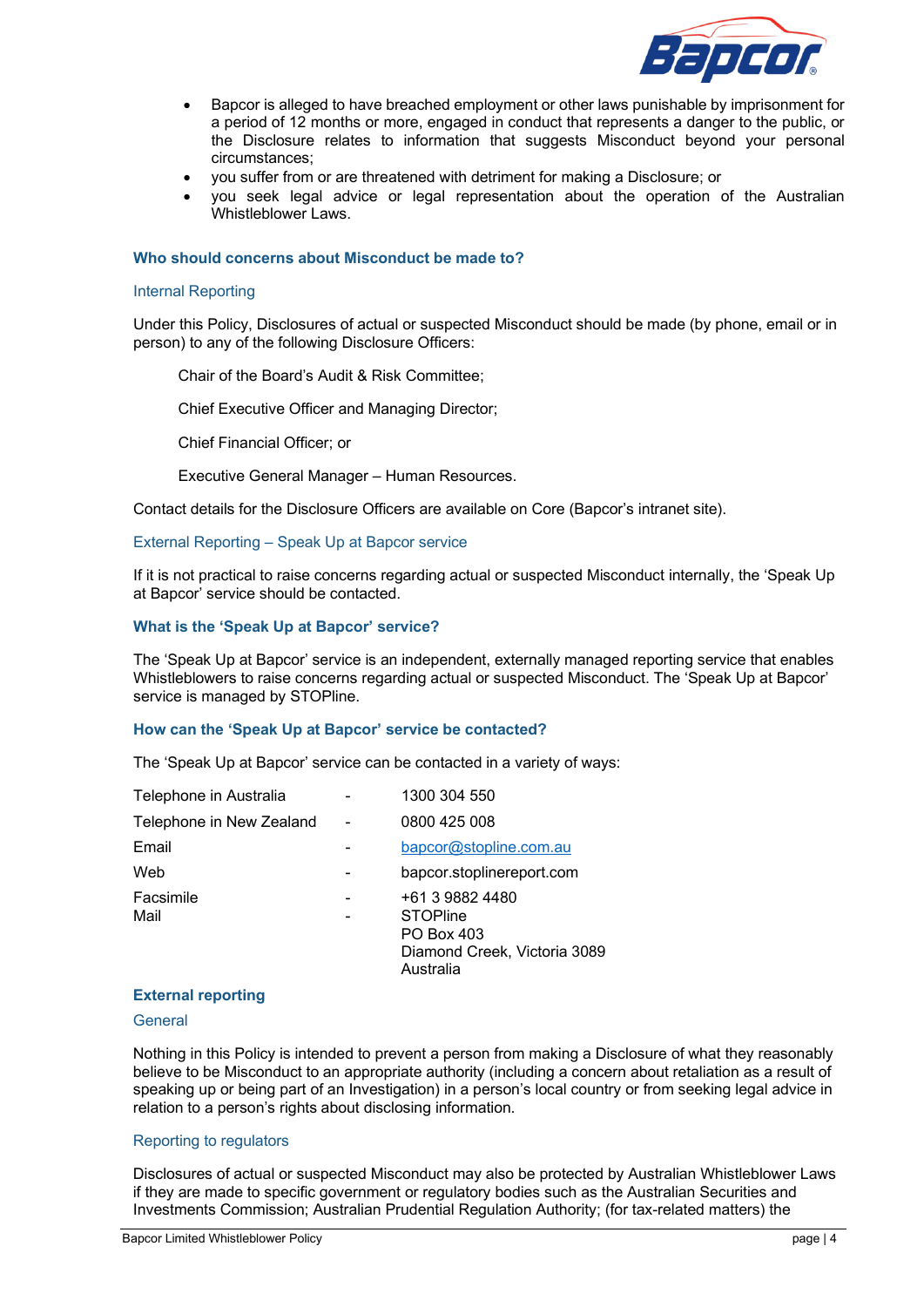

Australian Commissioner of Taxation or any other body prescribed by regulation; or in New Zealand, team members and contractors may also may also make a Disclosure to a number of appropriate authorities including the Ombudsman.

#### Emergency and public interest disclosures

In specific circumstances, a disclosure may be protected by the Australian Whistleblower Laws if it is made to a journalist or parliamentarian. It is important you understand the criteria for making an emergency or public interest disclosure and it is recommended you seek independent legal advice before doing so. The disclosure should have been previously made to ASIC, APRA or a prescribed body and written notice provided to the body to which the disclosure was made. In the case of a public interest disclosure, at least 90 days must have passed since the previous disclosure.

#### **Can Disclosures be made anonymously?**

Yes, you can remain anonymous while making a Disclosure, over the course of any Investigation and after the Investigation is 5inalized and still be protected under this Policy and the Australian Whistleblower Laws. You can refuse to answer questions that you feel could reveal your identity at any time, including during follow-up conversations. If you wish to remain anonymous it is recommended you maintain ongoing two-way communication with Bapcor so that Bapcor can ask follow-up questions or provide feedback.

Disclosures of Misconduct, either internally or externally, may be made anonymously. However, providing as much information as possible will assist in the subsequent Investigation process. Bapcor will protect anonymity by not taking deliberate steps to identify anyone who has raised an anonymous Disclosure.

All Disclosures are confidential.

#### **What information should be provided when raising a concern of Misconduct?**

As much information as possible regarding the Misconduct should be provided. Information should at least include the nature of the Misconduct, who is suspected to be involved and who is affected. The more information provided in raising a concern will assist with any subsequent Investigation.

#### **What happens after a Disclosure is made to the external 'Speak Up at Bapcor' service?**

STOPline will collate the information received and provide a formal report of the Disclosure to a Bapcor Disclosure Officer. The identity of the Whistleblower will only be provided to Bapcor if consent has been given to do this by the Whistleblower.

Should a Disclosure relate to:

- the Chief Executive Officer and Managing Director, the Chair of the Board's Audit & Risk Committee will be notified as a Disclosure Officer;
- a member of Bapcor's Group Leadership Team, the Chair of the Board's Audit & Risk Committee and the Chief Executive Officer and Managing Director will be notified as the Disclosure Officers.

#### **How are concerns raised under this Whistleblower Policy investigated?**

A Disclosure raised under this Policy, whether reported internally or externally to the 'Speak Up at Bapcor' service, will be assessed to determine next steps. Where appropriate, the Disclosure will be investigated in a fair and objective manner as soon as possible after being reported. As a general rule, anyone involved in these actions should not be implicated in the Disclosure or otherwise conflicted.

Once a Disclosure has been received, the Speak Up Committee will determine the appropriate Investigation process and will also oversee the progress of the Investigation.

In undertaking an Investigation, Bapcor will do so as confidentially and sensitively as possible treating all parties, including the person/s who are the subject of the Investigation, fairly and objectively.

Where appropriate and if able to be contacted, the Whistleblower will be provided regular updates and feedback from the Investigation's progress and/ or outcome; as a part of this consideration will be given to the fair treatment of the person/s who are the subject of the Investigation. Measures that Bapcor may undertake to ensure fair treatment include: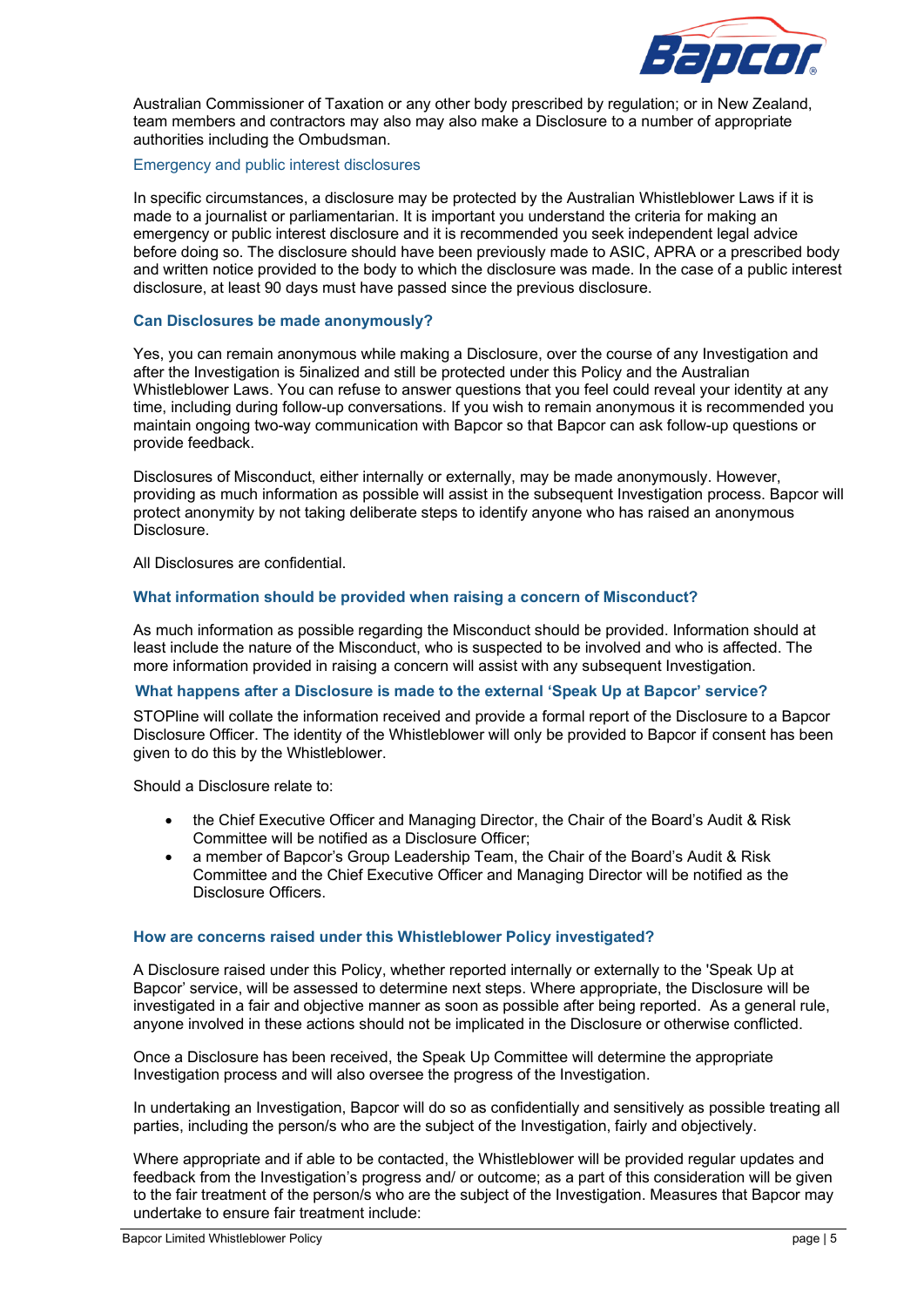

- as part of an Investigation determining whether there is enough evidence to substantiate or refute the matters reported; and
- advising a subject of a Disclosure about the subject matter of the Disclosure and as and when required by the principles of natural justice and procedural fairness.

#### **What protections are provided to Whistleblowers?**

#### Protecting Whistleblowers from detrimental or unfavourable treatment

Bapcor is committed to ensuring that anyone who makes a Disclosure does not suffer detrimental or unfavourable treatment from having made a Disclosure under this Policy. Detrimental or unfavourable treatment includes dismissing a team member, causing injury to a team member in his/ her employment, altering a team member's position or duties, discriminating against, harassing or intimidating a person, causing harm or injury to a person (including psychological harm), damaging a person's property, reputation or business or financial position and causing any other damage to a person, as well as threatening to do any of the above.

If a person suffers detriment as a result of making a Disclosure under this Policy, or because that person may make a Disclosure under this Policy, this should be reported to any of the people listed above immediately.

Participating in detrimental or unfavourable treatment is a breach of this Policy and our Code of Conduct and may lead to disciplinary action. Where the Australian Whistleblower Laws apply, anyone who is proven to have engaged in detrimental or unfavourable treatment may be guilty of an offence and may be liable for damages. A person may also be entitled to compensation or other legal remedy if they suffer detrimental or unfavourable treatment as a result of making a Disclosure under this Policy or because they may make a Disclosure under this Policy, and where Bacorp failed to take reasonable precautions and exercise due diligence to prevent the detrimental or unfavourable treatment.

Other measures that Bapcor may take to protect you from detriment include:

- taking action to reduce the risk of detriment—for example, allowing you to perform your duties from another location, reassigning you to another role at the same level, making other modifications to your workplace or the way you perform your work duties, or reassign or relocate other team members involved in the Disclosure; and
- ensuring that management are aware of their responsibilities to maintain the confidentiality of a Disclosure, address the risks of isolation or harassment, manage conflicts, and ensure fairness when managing the performance of, or taking other management action relating to you.

#### Protecting Whistleblowers' confidentiality

Bapcor will protect your identity and any information likely to lead to your identification and will not disclose these details without your consent, unless such a disclosure is made to a lawyer for the purposes of obtaining legal advice or representation in relation to Australian Whistleblower Laws or is made to ASIC, APRA, the Australian Federal Police or a person or body prescribed by regulation or (for tax-related matters) to the Commissioner of Taxation.

However, Bapcor may disclose information likely to lead to your identification where necessary to investigate a report of Misconduct without your consent. Where this is required, Bapcor will take all reasonable steps to reduce the risk that you will be identified.

If the Australian Whistleblower Laws apply, a person commits an offence if they obtain your identity or information likely to lead to your identification directly or indirectly because of your Disclosure and they disclose that information, unless one of the exceptions above applies.

Other measures that Bapcor may take to protect your confidentiality are as follows:

- ensuring Disclosures are handled and investigated by appropriately qualified individuals;
- ensuring all paper and electronic documents and other materials relating to Disclosures will be stored securely;
- limiting access to information relating to a Disclosure to those directly involved in managing and investigating the Disclosure; and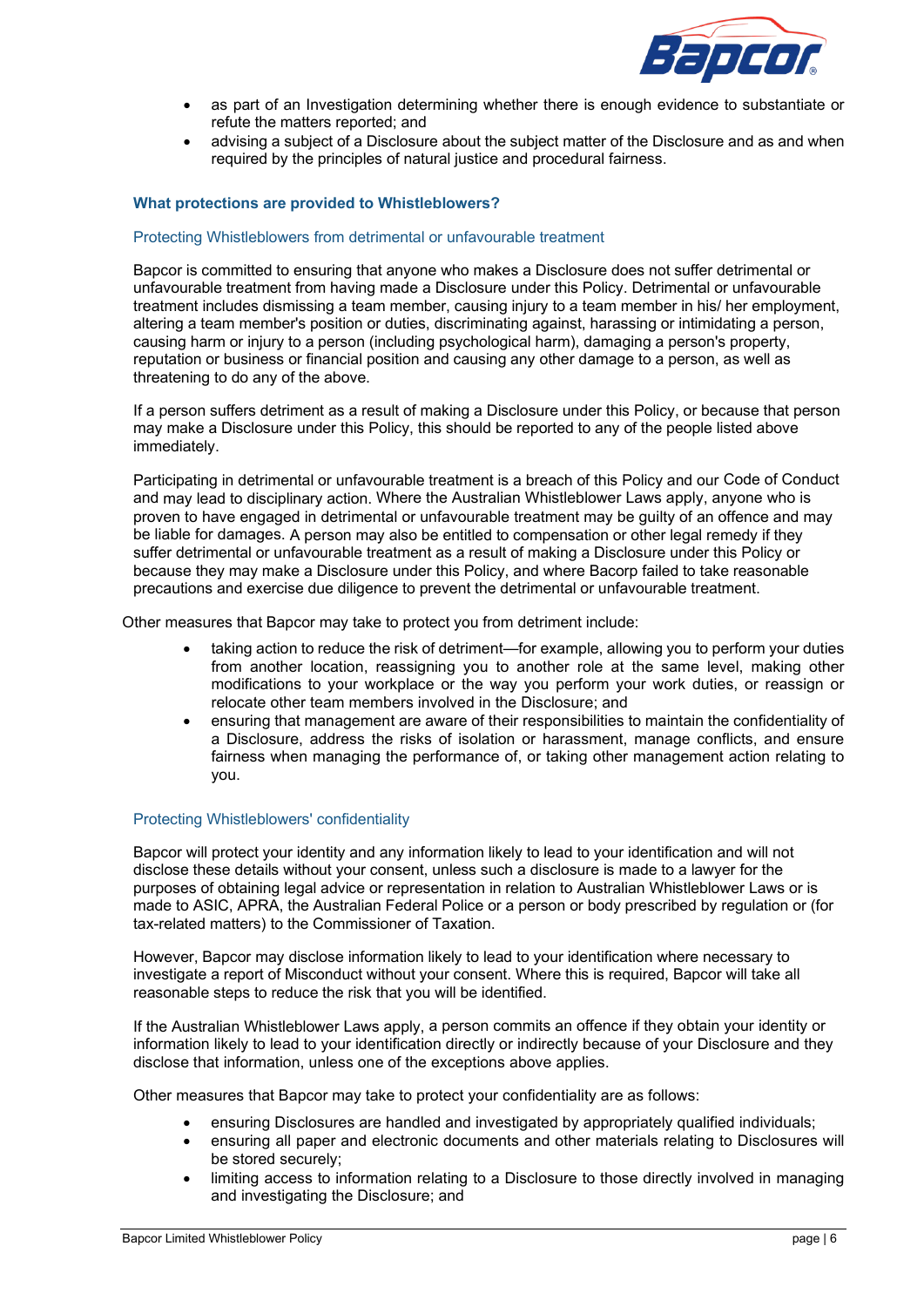

• limiting the number of people who are directly involved in handling and investigating a Disclosure who will be made aware of your identity (subject to your consent) or information that is likely to lead to the identification of the discloser.

#### Other protections

Other protections may also be available to Whistleblowers under local laws. For example, under Australian Whistleblower Laws, this may include:

- protection from civil, criminal or administrative legal action for raising a concern;
- protection from contractual or other remedies being sought against them on the basis that they raised a concern; and
- the information Whistleblowers provide may not be admissible in evidence against them in legal proceedings (unless they have provided false information).

For Whistleblowers who are team members and contractors in New Zealand, other protections may also include:

- immunity from civil and criminal proceedings;
- protection against retaliatory action or disadvantage in the workplace; and
- protection against victimisation.

Knowingly false claims are viewed as serious and may be regarded as a breach of the Code of Conduct and subject to disciplinary action.

#### **What Group reporting procedures are in place?**

The number and type of Disclosures made under this Policy will be reported to the Bapcor Limited Board of Directors monthly and annually.

#### **What is the role of the 'Speak Up' Committee?**

A quorum of at least three members of the 'Speak Up' Committee meets monthly to review the Disclosures and the related Investigations, actions and outcomes. The Speak Up Committee also considers themes and trends from Disclosures and recommends initiatives to the Bapcor Limited Board of Directors to address any issues if required.

#### **How will this Policy be reviewed and amended?**

This Policy will be reviewed by the Speak Up Committee each year and any recommended changes will be approved by the Bapcor Limited Board.

#### **Training on this Policy**

Bapcor trains its people who may receive Disclosures (as set out in section 4 above) and its team members on their rights and obligations under this Policy.

#### **More information**

For more information about the matters raised in this Policy, please speak to a Disclosure Officer. For more information about legal protection you should obtain independent legal advice.

### **5 References**

Bapcor Code of Conduct

Bapcor Values

Bapcor Integrity Policy